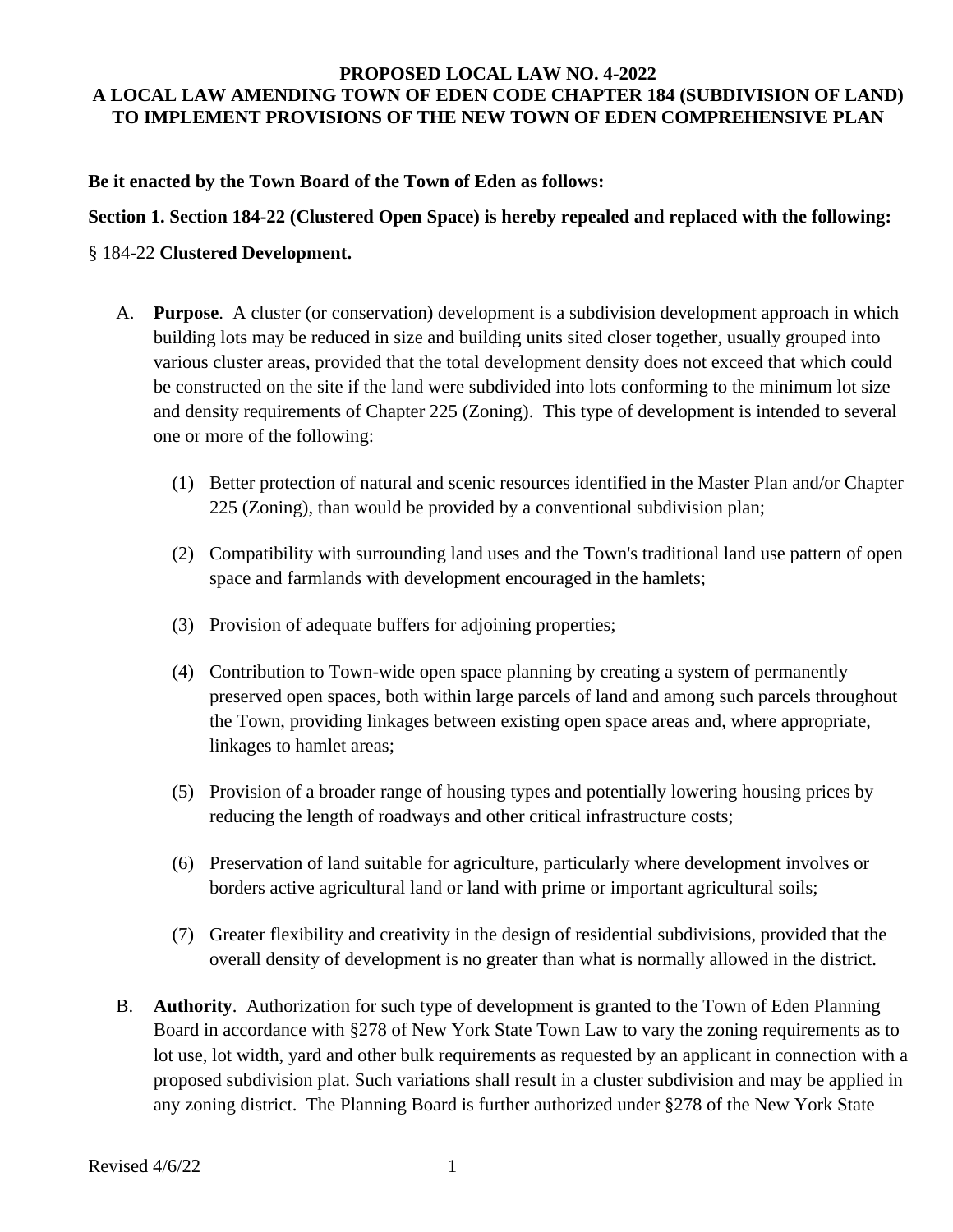Town Law to require the use of the cluster concept when it finds that the intention of this chapter and Chapter 225 (Zoning), to preserve significant open space resources and protect important natural resources, will be accomplished. The Planning Board may require the use of the cluster concept when one or more of the following conditions exist:

- (1) Important ground or surface waters, wetlands, floodplains, steep slopes, unique or locally important natural or historical areas exist on the parcel.
- (2) The number or length of new roads or driveways obtaining access from existing roads will be reduced.
- (3) Agricultural soils of state or local importance exist on the parcel.
- (4) An active agricultural operation or cropland exists on the parcel.
- (5) Preservation of important views or community open space will be ensured.
- (6) The land to be developed is contiguous to a recreational area(s), parkland or permanently protected open space or has the potential to be converted to such uses.
- (7) The specific goals and policy recommendations of the Master Plan will be accomplished.
- (8) Significant environmental impacts identified through the State Environmental Quality Review Act (SEQR) may be mitigated.
- C. **Number of dwelling units permitted.** The maximum permitted number of dwelling units and/or building lots shall be determined by dividing the land area of the subject property by the normal minimum required lot area for dwellings for said district. In circumstances where the building plan falls within two or more zoning districts with differing density requirements, the Planning Board may approve in any one such district a cluster development representing the cumulative density as derived from the summing of all units allowed in all such districts. However, prior to determining the number of dwelling units and/or building lots, the parcel to be developed shall be adjusted as follows:
	- (1) Lands utilized by public utilities or structures or recorded easements or rights-of-way shall be subtracted from the total gross area.
	- (2) Water bodies, marsh areas, designated wetlands, alluvial, poorly drained, very poorly drained, unstable soils and floodplains shall be subtracted from the total gross area in accordance with the definition of "lot area" in Chapter **225**, Zoning, § **225-4**.
	- (3) Any other areas deemed unfavorable (unusable/unbuildable) by the Planning Board because of topographic, geologic or hydrological characteristics and slopes in excess of 15% shall be subtracted from the total gross area.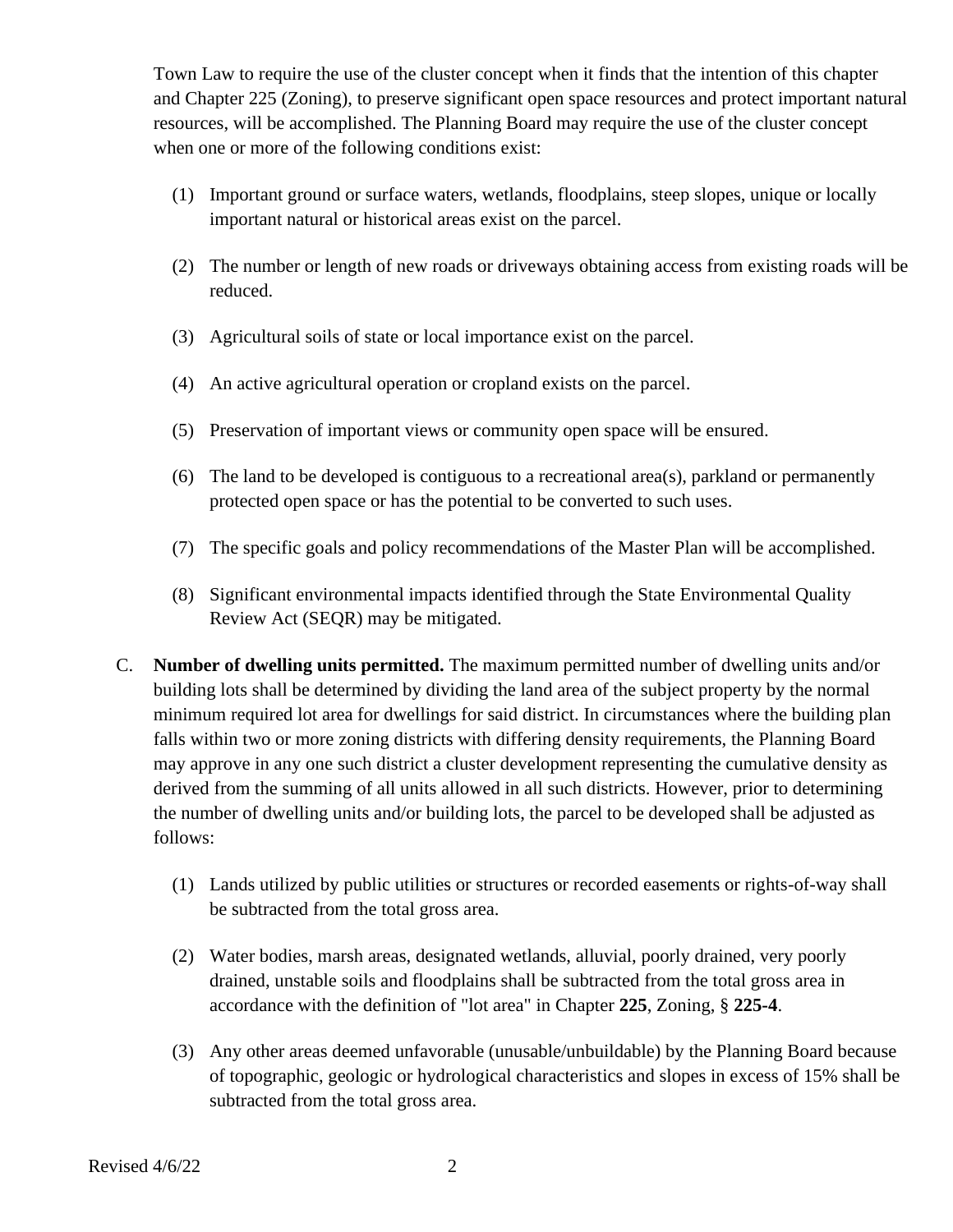- (4) For the purpose of providing land for public streets, after deductions have been made in accordance with Subsection **C(1)**, **(2)** and **(3)** above, 10% of the remaining area shall be subtracted from the total gross area.
- (5) The adjusted total gross area of the parcel, as determined in Subsection **C(1)**, **(2)**, **(3)** and **(4)** above, shall then be used to compute the maximum number of dwelling units and/or building lots permitted.
- (6) In the Agricultural Priority (AG), Parkland (PK), and Creekside Open Space Overlay Districts, the Planning Board shall require that 75% of the land area obtained after the deductions in accordance with Subsection **C(1)**, **(2)**, **(3)** and **(4)** of this section shall be maintained as open space. In all other districts in which residential subdivisions are permitted, the relevant percentage shall be 50%. The developer will propose the area to be maintained as open space, subject to the approval of the Planning Board.
- D. **Types of dwelling units permitted**. The type of dwelling unit permitted within a cluster development shall be that which is permitted according to zoning regulations. The Planning Board may require perspective drawings of all proposed structures to ensure innovation and variety in the design and layout of dwellings.

# **E. Permitted reductions.**

- (1) After deductions have been made in accordance with Subsection **C(1)**, **(2)**, **(3)** and **(4)** and after the deduction for open space has been made, the resulting area shall be divided by the number of permitted building lots to obtain the average building lot size. No lot in the subdivision shall be less than 80% of the average clustered building lot size. Front yard setback requirements and side and rear yard requirements may be reduced up to 50%. Lot width may be reduced up to 50%. In no case shall a lot be less than 60 feet in width.
- (2) Lots for attached dwellings, semiattached dwellings, townhouses and multiple dwellings shall not be reduced for cluster development.
- (3) Lots may be reduced to no smaller than the minimum required by Erie County Health standards for private septic systems if no public sewer is available unless alternative options are pursued, such as, but not limited to, package treatment facilities or community wastewater systems.
- F. **Ownership of entire area required.** The area for cluster development shall be in a single ownership or under unified control throughout the review process, inclusive of filing the Map Cover in the Erie County Clerk's Office.
- G. **Service by sewer and water systems required.** Within a cluster subdivision, water supply and sewage disposal shall be provided as follows: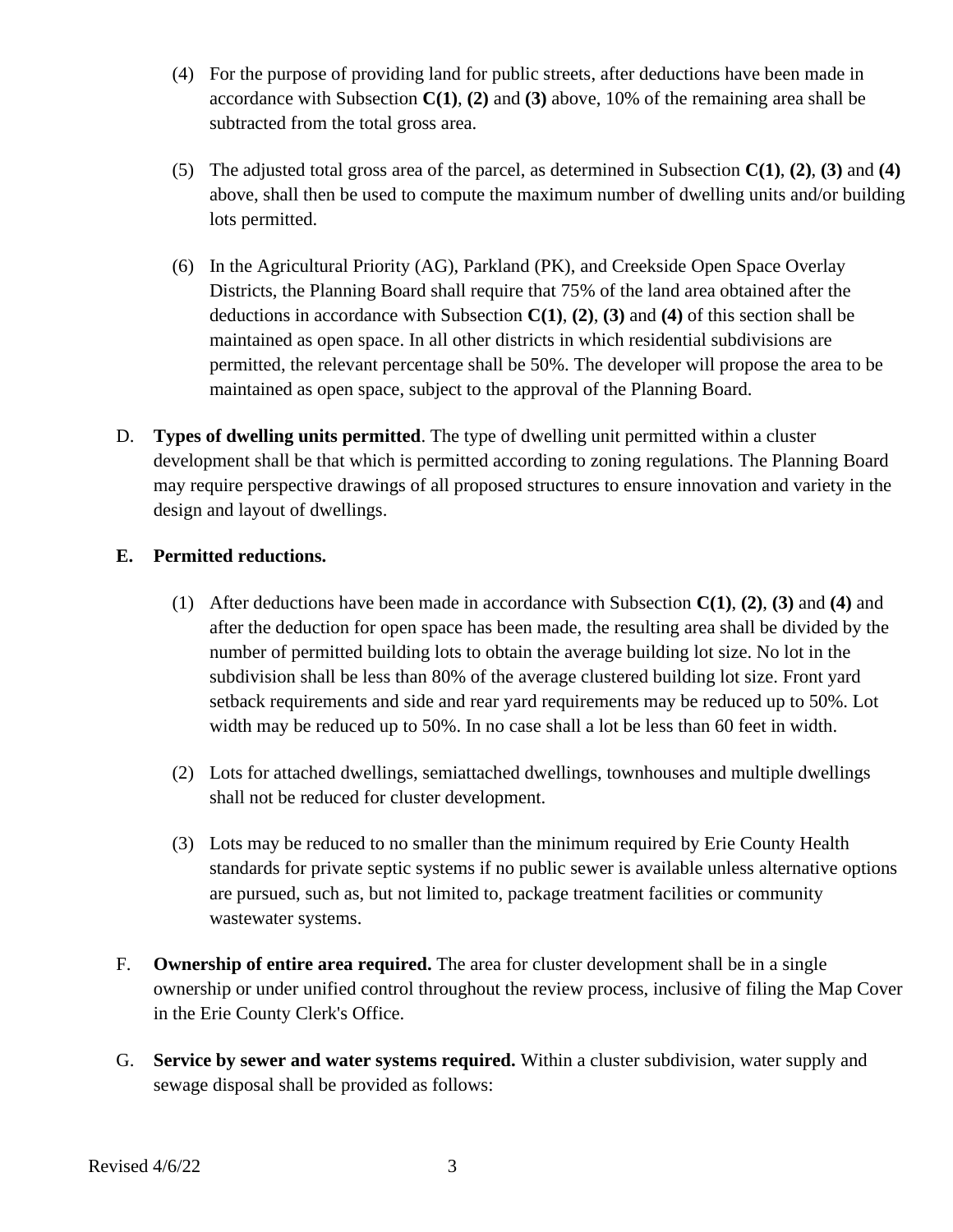- (1) All buildings with plumbing fixtures shall be serviced by a public sanitary sewer or, when approved by the authority having jurisdiction, a private sewage disposal system.
- (2) All buildings with plumbing fixtures shall be provided with potable water from a public water supply system or an approved source of private water supply.

## H. **Areas of open space.**

- (1) All land within a cluster development which is not designed to serve as residential areas, roads or for other public/private utility needs shall be set aside and form part of the common open space, recreational land, and/or protected agricultural land. Resubdivision and/or development of such areas shall be prohibited. These areas shall be identified on the plat.
- (2) Areas deducted from total gross area pursuant to § Subsection **C(1)**, **(2)** and **(3)** shall also form part of the common open space.
- (3) Adequate active year-round recreation facilities, such as tennis courts, swimming pools, play lots and fields, or accessible trails, may be required if deemed necessary by the Planning Board during the course of site plan and/or subdivision review. The extent and type of facilities will depend upon the size and nature of the development. The applicant shall also be responsible for a recreation fee as determined by the Town's Recreation Fee Schedule.
- (4) Subject to Chapter **225**, Zoning, § **225-33**, common open space or recreation land shall be deeded to a Homes Association responsible for the continued ownership, use and maintenance of all common lands. Such deeds shall be reviewed by the Town Attorney and approved by the Planning Board. Lands set aside to be utilized for continued agricultural use shall be protected through a conservation easement and may include an option to be converted to other open space or recreational uses, subject to Town Attorney review.
- (5) The conditions to be met relative to a Homes Association to be approved by the Town Board and Town Attorney are stated in Chapter **225**, Zoning, § **225-33**, Clustered open space.
- I. **Road frontage clusters.** Developers of road frontage lots should also strongly consider the usage of cluster-type development guidelines. This will help to preserve the rural character of the Town and important environmental and scenic features. These road frontage cluster developments can take place without the construction of roads, but can use creative lot layouts to achieve the preservation of rural character and of important town resources (see Town Master Plan and Natural Resource Inventory). This is especially important in the development of the frontage lands along the Town's highways.
	- (1) Number of dwelling units permitted. This calculation is the same as in Subsection **C** above, except that Subsection **C(4)**, the ten-percent reduction for roads, is omitted.
	- (2) Subsections **D, E, F and G** (as amended) regarding clustered open space will also apply to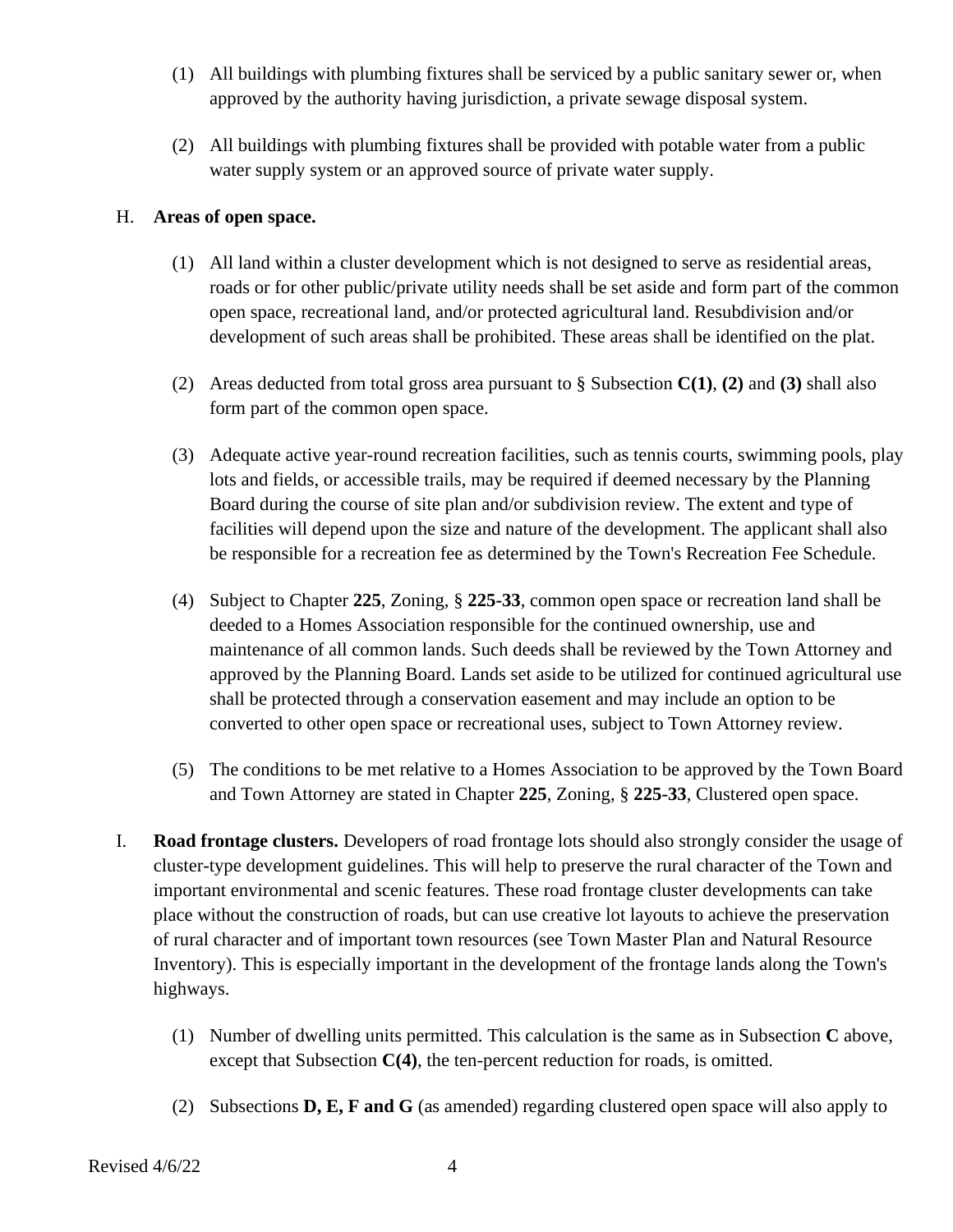road frontage clusters.

- (3) In laying out a cluster development for road frontage lots, the applicant must consider the preservation of the important open space, environmental and scenic qualities of the land.
- (4) Creativity and flexibility in site design shall be encouraged, including variation in building setbacks, the utilization of conservation easements, deed restrictions, flag lots, common driveways, open development area designation and others.
- (5) Refer to the Town's Rural Development Guidelines for additional direction on these types of cluster developments.
- J. **Siting Guidelines**. Within a cluster development, lots shall be laid out so that dwelling units will be located in a manner that carries out the goals of the Town's Master Plan and consistent with the purpose of Chapter 225 (Zoning). The following siting guidelines are to be considered, when applicable, on a case-by-case basis by the Planning Board:
	- (1) On the least fertile soils for agricultural uses, and in a manner which maximizes the usable area remaining for such agricultural uses;
	- (2) Within any woodland contained in the parcel, or along the far edges of the open fields (to reduce impact upon agriculture, to provide summer shade and shelter from winter wind and to enable new construction to be visually absorbed by natural landscape features);
	- (3) To provide permanent protection for significant natural, historic or cultural features identified on the site;
	- (4) To minimize the number of driveways with access to existing roads;
	- (5) In such a manner that the common boundary between the house lots and any active farmland is minimized in length (to reduce potential conflicts);
	- (6) In locations least likely to block or interrupt scenic vistas as seen from the public roadway(s) or other public vantage points;
	- (7) In locations where the greatest number of units could be designed to take maximum advantage of solar heating opportunities; and
	- (8) In cluster developments exceeding 20 dwelling units, the Planning Board shall consider the layout of smaller groupings, each having some open space immediately surrounding it, so that large concentrations of units with little or no differentiation can be avoided, and so that cluster development will be more compatible with the neighborhood in which it is located.
- K. **Procedures.** In addition to the application requirements outlined in Chapter 225 (Zoning) and